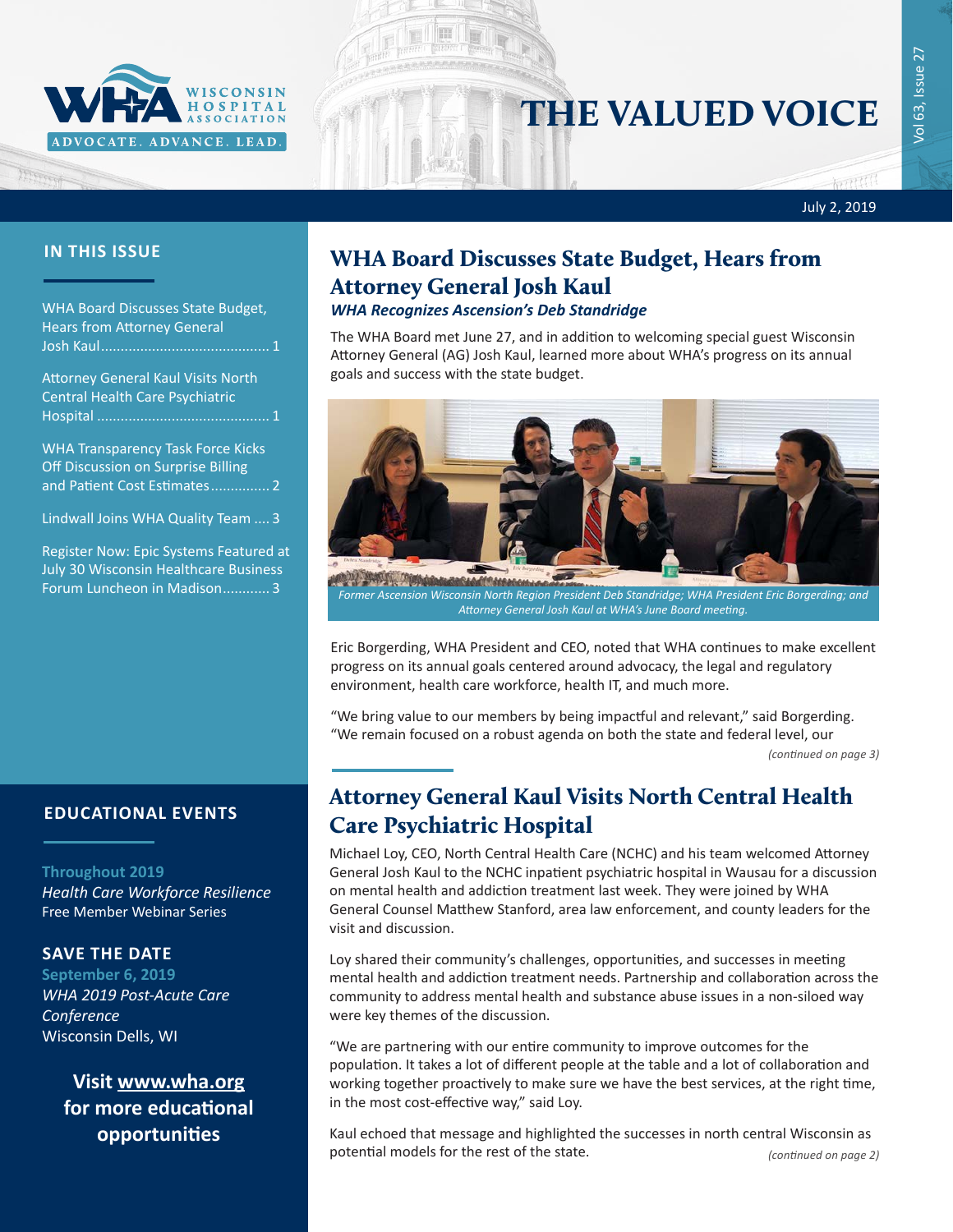<span id="page-1-0"></span>*(Attorney General Kaul Visits North Central Health Care Psychiatric Hospital . . . continued from page 1)*



*L to R: Matthew Stanford, WHA; Laura Scudiere, North Central Health Care; Attorney General Josh Kaul; Michael Loy, CEO, North Central Health Care*

"We talked with law enforcement and hospital leaders on work that they are doing collaboratively to address emergency detentions, as well as the work they are doing collaboratively to address the opioid crisis and growing meth problem," said Kaul. "There are some innovative programs going on in Marathon County that are looking at things holistically as a system. There is a lot more work to be done at a state level to address emergency detention and opioid addiction and the growing meth problem."

Unique in Wisconsin, NCHC is a county-owned behavioral health care system that was formed in 1972 as a partnership between Marathon, Lincoln and Langlade Counties to fulfill their statutory behavioral health obligations and meet community needs. NCHC provides a full range of behavioral health services from outreach

and outpatient services, to crisis, inpatient and residential services to residents in Marathon, Lincoln and Langlade Counties. NCHC has 16 inpatient psychiatry beds.

"North Central Health Care is a model for comprehensive, regional behavioral health services in Wisconsin," said Stanford. "WHA thanks Attorney General Kaul for visiting North Central Health Care to see first-hand their successes, as well as the complexity and challenges in meeting communities' behavioral health needs."

Emergency detention challenges were another key issue the group discussed.

"It is an issue that is not unique to central Wisconsin, but I think we are doing some proactive and unique things here that can help the Attorney General and the administration improve care not only here, but across the state," said Loy.

"We need to work together on solutions because we are dealing with a complex problem," explained Loy. "It really requires a lot of different people and a lot of moving parts. We can't just press on one and get a solution. We have to work in a multifaceted way to serve our community."

### WHA Transparency Task Force Kicks Off Discussion on Surprise Billing and Patient Cost Estimates

The WHA Transparency Task Force (TTF) reconvened June 28 to discuss member efforts around price transparency. The TTF originated in 2015 to develop member tools and education relating to the Affordable Care Act's transparency requirements that were being implemented at that time. The TTF is chaired by Brian Stephens, CEO of Door County Medical Center.



*WHA's Transparency Task Force Meeting, June 28, 2019*

The TTF will meet to discuss legislation and current WHA member initiatives pertaining to surprise billing and patient cost estimates. The group will share and document best practices and will produce a report highlighting these discussions by the close of 2019.

For more information about the TTF, contact WHA Vice President of Public Policy [Lisa Ellinger](mailto:lellinger@wha.org).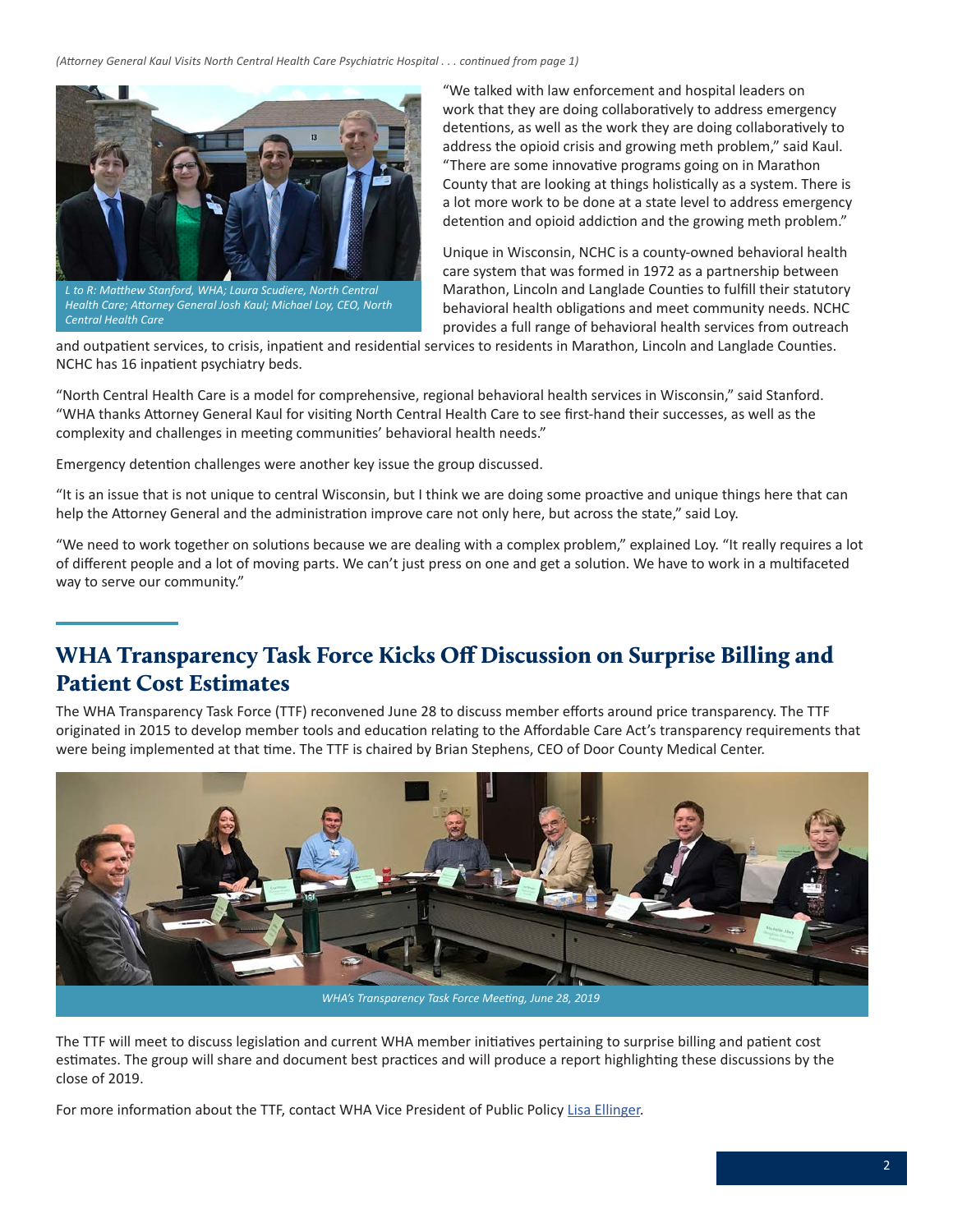# <span id="page-2-0"></span>Lindwall Joins WHA Quality Team

Jill Lindwall, MSN, BSN, RN has joined the Wisconsin Hospital Association's Quality Department as a Clinical Quality Improvement Advisor.

Lindwall has a Bachelor of Science degree in nursing from Marquette University and a Master's degree in nursing from Edgewood College. Prior to joining WHA, she managed a practice transformation program, implemented and managed a comprehensive nursing care coordination training and mentorship program, and facilitated several care model quality improvement and redesign projects in primary care.

In addition, Lindwall's experience includes cardiovascular nursing and serving as an adjunct nursing professor for Edgewood College School of Nursing in Madison, where she facilitated clinical instruction for collaborative practice in long-term care.

"Jill's experience and expertise has already begun to add value to our quality team and WHA membership," said WHA Chief Quality Officer Beth Dibbert. "Her skills are a perfect fit for our quality agenda."



*Jill Lindwall*

**WISCONSIN HEALTHCARE BUSINESS**  $FORUM$ 

### Register Now: Epic Systems Featured at July 30 Wisconsin Healthcare Business Forum Luncheon in Madison

WHA members are encouraged to attend a Wisconsin Healthcare Business Forum event in Madison on July 30. James Hickman of Epic Systems will discuss how machine learning and data science are changing health care information technology and medicine in general. Additional information and registration are available [here.](https://wisconsintechnologycouncil.com/event/tech-council-innovation-network-madison-luncheon-7/)

#### *(WHA Board Discusses State Budget, Hears from Attorney General Josh Kaul . . . continued from page 1)*

priorities reflecting the dynamic health care environment. In the first half of 2019, a majority of our advocacy work has been focused on the state budget, but we have also kept an eye on the rest of our initiatives and continue to make good progress toward achieving our annual goals and the many issues that emerge in the process."

WHA's Chief Medical Officer, Mark Kaufman, MD, provided an update on the emerging partnership between WHA and electronic health record (EHR) giant Epic Systems.

"We have been collaborating with Epic the last several months, particularly with its physician well-being committee, on how our organizations can work together to reduce the EHR burden for front-line clinicians," said Kaufman. "A logical partnership centers around our advocacy efforts, particularly concerning federal government regulations."

Kaufman shared Epic's survey results comparing U.S. and international EHR users and noted WHA is already partnering with the company on interoperability rules. (Read *[Epic Systems Hosts WHA's June Physician Leaders Council Meeting](https://www.wha.org/WisconsinHospitalAssociation/media/WHANewsLetters/2019PDF/WHA-Newsletter-06-18-2019.pdf#page=1)* in WHA's June 18 newsletter for more details.)

#### *State Budget Success*

Borgerding provided a state budget update, recounting WHA's multi-pronged strategy to work with the Governor and Legislature despite a challenging political environment. "We have been working hard over the past several months to both advance the strong health care budget put forward by Governor Evers and work with the Legislature to find common ground, and with the exception of Medicaid expansion, in the end there is a lot of agreement between the Governor and Legislature," Borgerding said.

The budget passed by the Legislature, and now back before Governor Evers, contains a number of WHA priorities that will expand access to health care across Wisconsin including:

- Fully funding the \$920 million Medicaid cost-to-continue, as included in Governor Evers' budget.
- Providing a nearly \$150 million boost to the disproportionate share hospital (DSH) program, which will help sustain and expand access to care at hospitals and health systems serving a high number of Medicaid patients. This is a funding level similar to Evers' budget.
- Providing nearly \$10 million in additional funding for the Rural Critical Care Hospital Supplement, a significant boost from the Governor's budget that increases resources for rural hospitals serving high numbers of Medicaid patients.

*(continued on page 4)*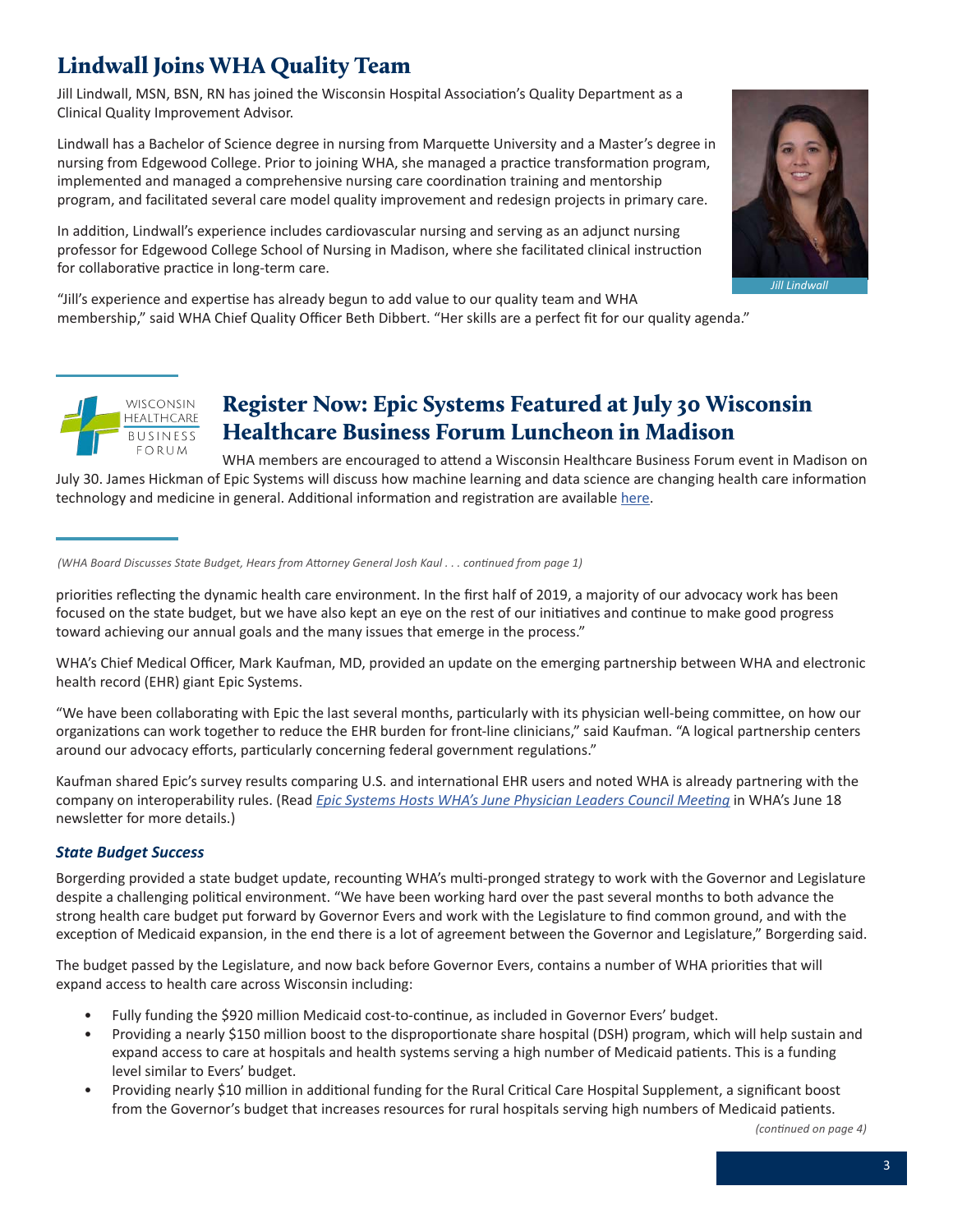- Increasing behavioral health provider rates by \$24.6 million. This was a reduction in the funding levels included in the Governor's budget, yet still the first reimbursement increase for these providers in years and targeted to an area of significant need across the state.
- Funding and approving Governor Evers' proposals to increase access to telehealth by allowing Medicaid coverage of consultations and remote patient monitoring.
- Providing \$2.5 million in new funding for dental services for Medicaid members with disabilities, similar to what was proposed in Governor Evers' version of the budget.
- Approving Governor Evers' proposed changes to the Graduate Medical Education matching grant program that will result in training more primary care physicians and psychiatrists who will practice in Wisconsin.
- Funding the \$1.1 million in grants for health insurance navigators, similar to the proposal in Governor Evers' budget bill. These resources will help expand coverage and connect the nearly 50,000 people currently eligible for Medicaid and the estimated 240,000 people currently eligible for subsidized insurance on the Affordable Care Act (ACA) marketplace who have not enrolled in either program.
- As proposed by Governor Evers, fully funding Wisconsin's share of the Healthcare Stability Plan, which helps stabilize and actually reduce premiums for those who purchase coverage on the ACA marketplace.
- Enabling greater access to care through telemedicine by authorizing \$44 million in federal funding for broadband expansion in rural Wisconsin. This was quite a bit less than proposed by Governor Evers, yet substantially more than has been previously allocated for the program.

The Governor could use his line item veto power on the budget bill, veto the entire budget, or approve just the first year of the biennium.

"We are doing everything we can to get this budget across the finish line and remain cautiously optimistic," said Borgerding. "It has been hard work to get us to this point, not just by our team, but by all of our members pulling in the same direction. Governor Evers introduced a strong health care budget, which contains very positive investments after the Legislature's actions. It is great health care policy, and it should have bipartisan support."

WHA Board Immediate Past Chair and Reedsburg Area Medical Center President Bob Van Meeteren thanked Borgerding and the entire WHA team for its efforts. "You have done an excellent job of putting together a very positive budget for all of us, all hospitals across the state. Thank you to you and your team for all the work you have done."

Note: you can read more about the budget in WHA's June 25 newsletter. See WHA's bipartisan advocacy efforts lead to [strongest health care budget in 30+ years](https://www.wha.org/WisconsinHospitalAssociation/media/WHANewsLetters/2019PDF/WHA-Newsletter-06-25-2019.pdf#page=7).

#### *Attorney General Looks to Partner with WHA, Health Care Industry*

Wisconsin Attorney General Josh Kaul joined WHA's Board meeting for a discussion of mental health, addiction, and other issues where health care and law enforcement intersect. He welcomed the invitation and opportunities to work together on shared concerns regarding opioid and drug addiction, as well as emergency detention, mental health, and violence against health care workers.

#### **Opioids and Substance Abuse**

Kaul said the Department of Justice (DOJ) is taking a three-pronged strategy focused on prevention, treatment, and accountability to address Wisconsin's opioid and growing meth problems.

Kaul said the DOJ is focused on educating the public about the risk of addiction and expanding access to diversion programs, such as the drug takeback initiative and providing



*Attorney General Josh Kaul*

outlets to dispose of unused medication. Overall, DOJ would like to see a decrease in the volume of opioids prescribed with Kaul noting, "If we look at the number of opioid prescriptions written today compared to the 1990s, it is much higher now, but patient pain levels have not significantly increased." The Attorney General acknowledged there are certainly times when it is appropriate for a physician to prescribe opioid medication for a patient.

Jeff Bahr, Chief Clinical Officer and President of Aurora Health Care Medical Group, highlighted the success of the Prescription Drug Monitoring Program (PDMP) in Wisconsin in disrupting the illicit flow of controlled substances. However, he asked if it would be possible to get access to PDMP information from bordering states, like Minnesota, so that Wisconsin clinicians would have access to more controlled substance prescriptions for their patients. Kaul responded that he would like to see a national PDMP for enhanced communication among the states.<br>
(continued on page 5)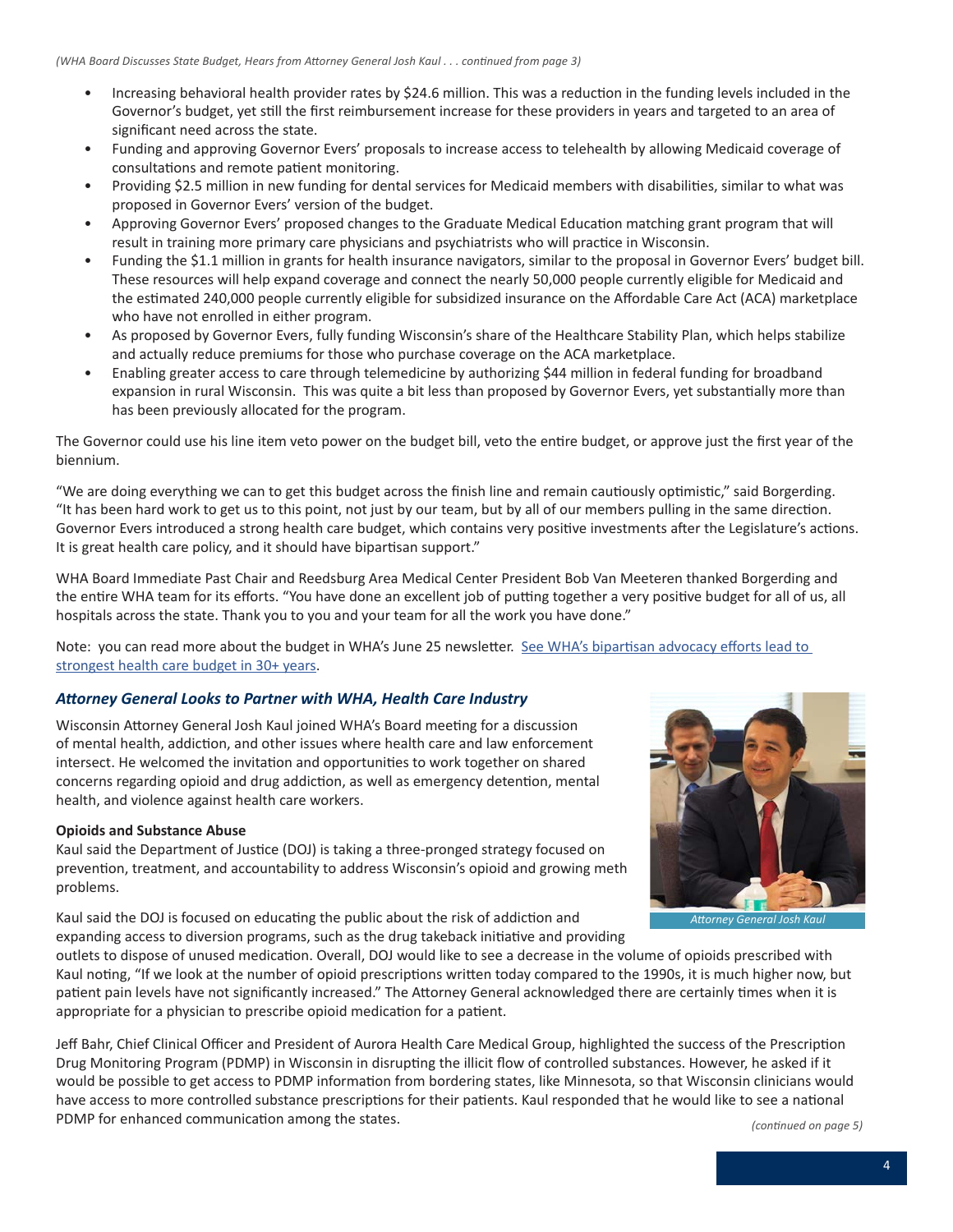*(WHA Board Discusses State Budget, Hears from Attorney General Josh Kaul . . . continued from page 4)*

Beyond prevention, Kaul said that treatment for substance abuse disorders is a key prong in addressing Wisconsin's opioid problems.

"There are many with a substance use disorder that can't access timely addiction services," said Kaul. "We need to significantly expand access to those services."

The Attorney General noted ongoing work to formalize a statewide "hub and spoke" model for opioid treatment, but highlighted reimbursement and workforce challenges.

"We will need to have a lot more funding [for addiction services]," said the Attorney General. "It is important to make addiction services an attractive career path."

Kaul also said the DOJ is targeting large-scale drug traffickers who are creating drug pathways to the state and our communities, particularly meth, which Kaul said "seem to be coming in large part through the Twin Cities."

The Attorney General also talked about recent suits DOJ joined against drug companies that manufacture and distribute opioids.

"We are also going after drug companies who engaged in false and deceptive marketing practices," said Kaul. "There was a concerted effort to fundamentally change the benefits and potential risks of prescribing opioids; they sought to change the norms through all sorts of vehicles."



A PASSAGE TO THE TABLE TO THE TABLE TO THE TABLE **MONEY OF WILD WANTED BOOK WELFARE A STREET** *WHA Board members listening to Attorney General Josh Kaul*

The Attorney General said DOJ would reinvest funds obtained from the drug companies back into Wisconsin communities to battle drug addiction, saying, "Nothing will be a cure-all or solve problems overnight, but this will be an important part of the solution."

#### **Emergency detention and mental health services**

Mental health and emergency detention services are another area of intersection between law enforcement and health care said Kaul. He, in particular, raised questions about the adequacy of Wisconsin having a single state institute for emergency detention and revisiting law enforcement's role in placing and transporting a person under an emergency detention.

"Having the state offer one facility for emergency detention is inadequate," said Kaul. He said that a broad group of stakeholders need to come together to "figure out a way to change the incentive structures" to encourage more emergency detention options. The availability of crisis and emergency detention services "is a statewide problem, but counties are bearing the cost," said Kaul. "This needs to be a statewide solution."

Kaul also talked about collaborations and identifying easy fixes and longer-term harder fixes, acknowledging the complexity of Wisconsin's behavioral health laws and infrastructure. He highlighted looking at allowing emergency detention transports across state lines and enabling more private transport.

He also questioned whether it still made sense for law enforcement to be in the role of placing an individual under an emergency detention.

"Admission processes are done different ways in different states, and we should see what works most effectively. Law enforcement is not in the best position to make medical judgments about who may harm themselves," said Kaul.

#### **Violence against health care workers**

Attorney General Kaul wrapped up his conversation with the Board with a discussion of violence in health care facilities.

*(continued on page 6)*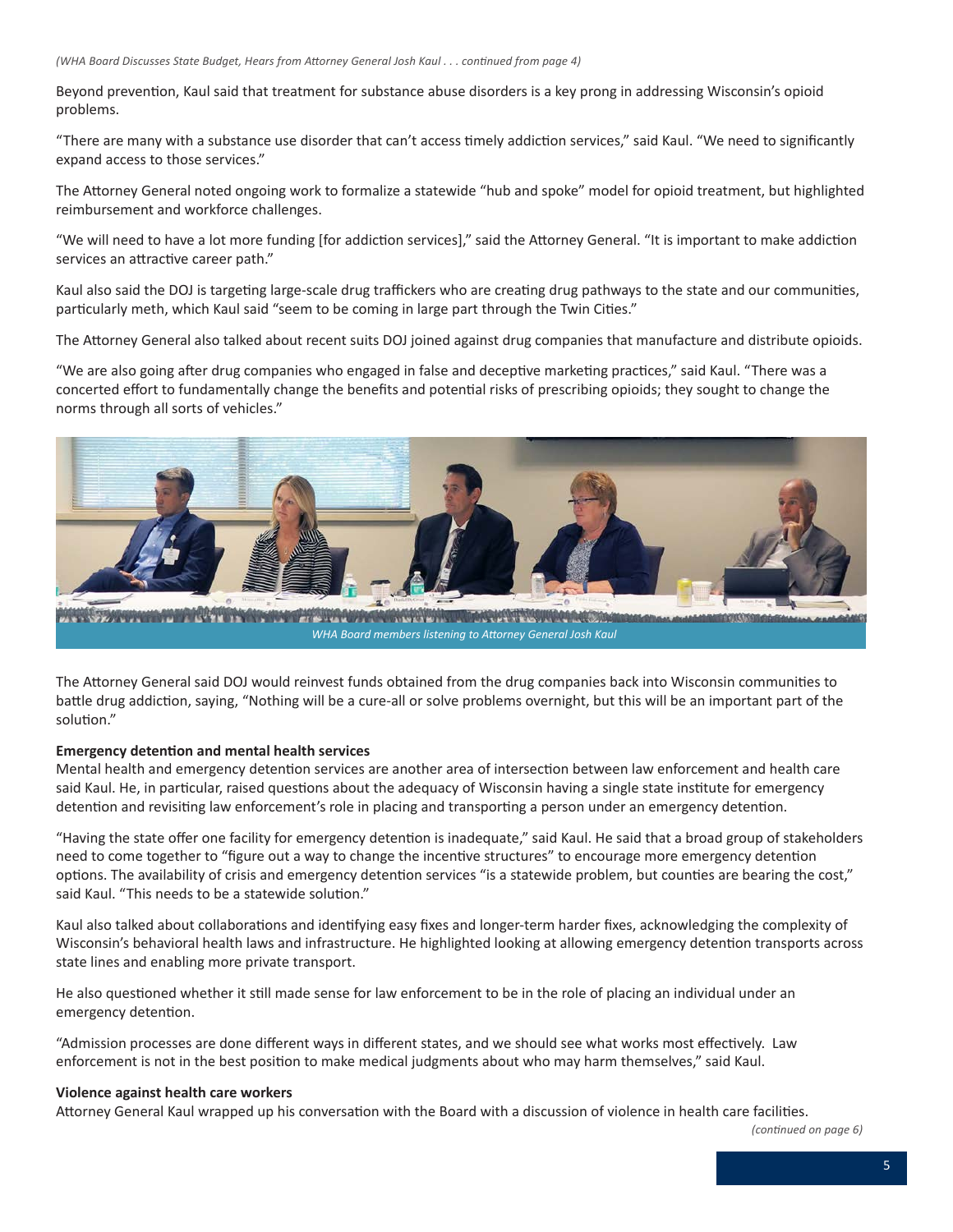"From substance abuse to mental health issues, we have workplace violence in all areas of our hospital—the ER, primary care, behavioral health. The challenge of protecting the people who work in our communities is huge, and clinicians do not want to work in these high-risk areas, and we also want to be welcoming to the patients who walk through the door," said Marshfield Clinic Health System CEO Sue Turney.

The Attorney General acknowledged this is a statewide issue that needs a statewide solution, and he hopes to bring people together on both sides of the aisle. "In encountering people dealing with a mental health crisis, there is a dangerous situation inherently, and there are not easy answers." All of the issues are intertwined—from the drug epidemic to mental health to the health care workforce, he said.

He also encouraged health care providers to develop strong relationships with law enforcement and to work with law enforcement to share effective de-escalation strategies across Wisconsin. For example, Kaul and the Board highlighted examples recently shared by health care providers and law enforcement of K-9 units' effectiveness in de-escalating situations in schools and hospitals.

Kaul concluded by reiterating that he would like to bring together stakeholders to determine what are quick wins and what are long-term solutions. "Thank you for your time and all the work you do in your communities. I look forward to working together."

#### *Implications for Wisconsin of Contemplated Stroke Legislation*



At the end of 2018, WHA became aware that the American Heart Association – American Stroke Association (AHA-ASA) was again pursuing their national model legislation to create stroke care mandates for Wisconsin. This is contrary to the forwardthinking approach Wisconsin lawmakers have taken in the past, an approach that recognizes the value of collaboration, data transparency and evidence-tested quality improvement methods to improve care.

Ann Zenk, WHA Vice President of Workforce and Clinical Practice, and Beth Dibbert, WHA Chief Quality Officer, provided the Board with an update on WHA's work around stroke care, including the recommendations of a special Board sub-committee convened to consider WHA's response to potential stroke legislation.

The Board sub-committee recommended continued opposition to any legislative mandate around stroke care and ongoing attempts to write medical practice into state statute. The sub-group of Board members from a cross-section of the state also recommended WHA continue efforts to work with AHA-ASA to improve an already-existing statewide structure. The group agreed that WHA's quality expertise and ability to bring WHA members together should be deployed to continue Wisconsin health care's tradition and environment of collaboration to move stroke care forward.

Board members supported the sub-committee's recommendations to continue its current efforts focused on collaboration to improve stroke care in Wisconsin. The WHA Board also agreed that if AHA-ASA insists on pursuing legislation, WHA and its members should continue to oppose efforts to legislatively dictate stroke care and protocols in Wisconsin. As one Board member said, "While such legislation may be well-intended, it ignores the local and state systems of care already in place and the benefits of collaboration."

#### *Surprise Billing Legislation*

The Senate's Health, Education, Labor, and Pensions (HELP) Committee marked up legislation last week designed to increase transparency in health care costs and reduce instances of surprise billing. Jon Hoelter, WHA's Director of Federal and State Relations, provided an overview of the legislation, and [WHA's engagement efforts with Senator Baldwin](https://www.wha.org/WisconsinHospitalAssociation/media/WHANewsLetters/2019PDF/WHA-Newsletter-06-25-2019.pdf#page=1) (who sits on the HELP Committee) and the rest of Wisconsin's Congressional delegation.

While WHA has been supportive of Congress' efforts to improve transparency and reduce instances of surprise billing, Hoelter highlighted concerns about the proposal to pay providers median contracted rates to resolve instances of surprise billing. This could not only impact providers financially, but could also have detrimental impacts on provider networks and patient choices if insurers choose not to contract with providers that they currently reimburse above the median rate.